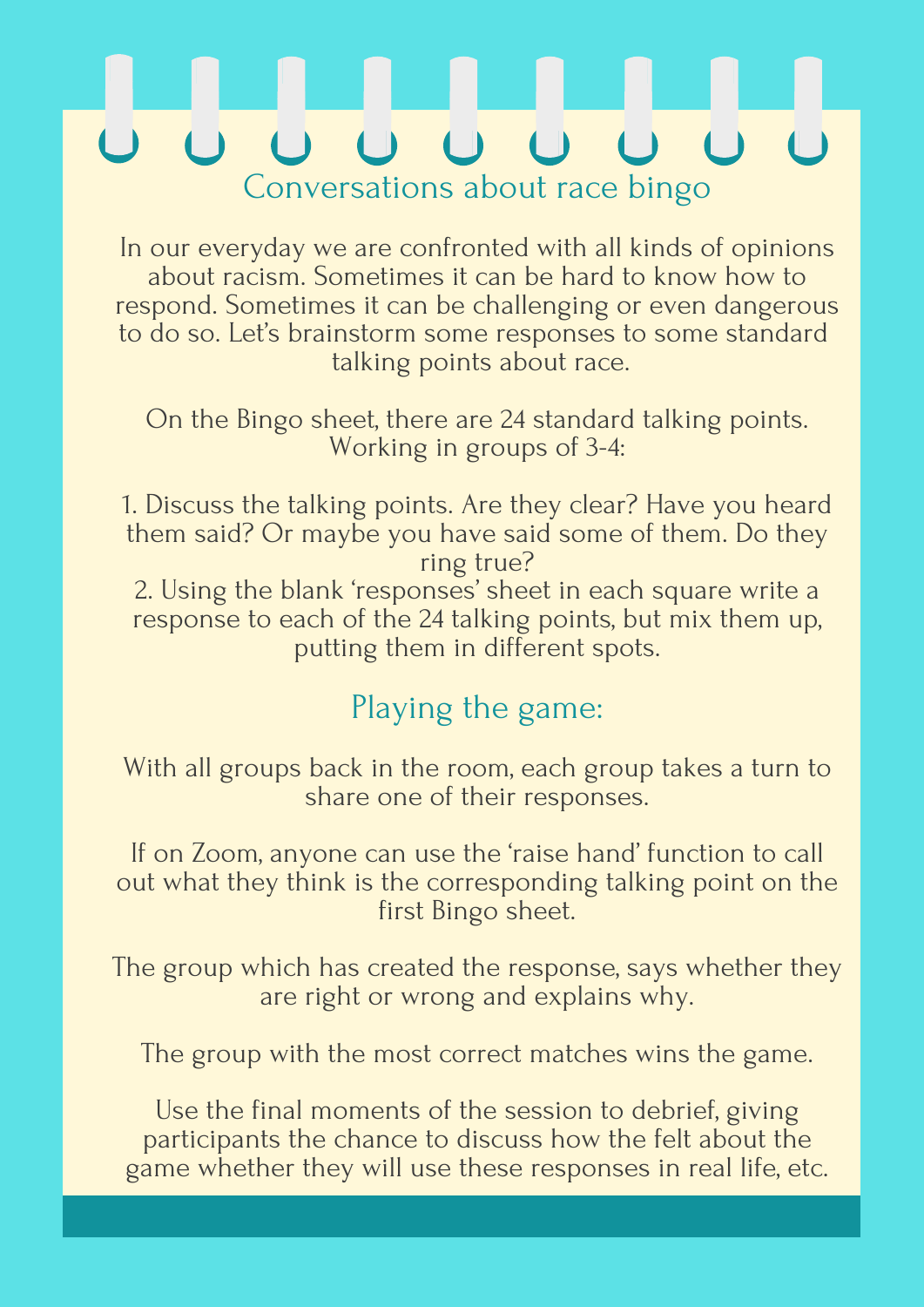

# Talking about Racism

| All Black<br>people are<br>good at<br>sport       | Colonisation<br>was a long<br>time ago     | The job<br>always goes<br>to the best<br>qualified<br>person | I'm not<br>racist but                   | That's not<br>what<br>racism is                                      |
|---------------------------------------------------|--------------------------------------------|--------------------------------------------------------------|-----------------------------------------|----------------------------------------------------------------------|
| Why do they<br>always<br>sound so<br>angry?       | The<br>problem is<br>religion,<br>not race | There are<br>too many<br>X in this<br>school                 | Where are<br>you really<br>from?        | I love<br>ethnic<br>food                                             |
| We are<br>all in this<br>together                 | Why do they<br>hate white<br>people?       | $f$ apple                                                    | Don't you<br>feel hot in<br>that hijab? | Reverse<br>racism                                                    |
| Aboriginal<br>people get<br>too many<br>hand-outs | All lives<br>matter                        | They don't<br>want to<br>learn<br>English                    | Everyone is<br>equal                    | Wouldn't<br>they be<br>more at<br>home in<br>their own<br>countries? |
| Get over it                                       | Talking about<br>race causes<br>division   | I should have<br>the freedom<br>to offend                    | It's just<br>ignorance                  | Just ignore<br>it                                                    |